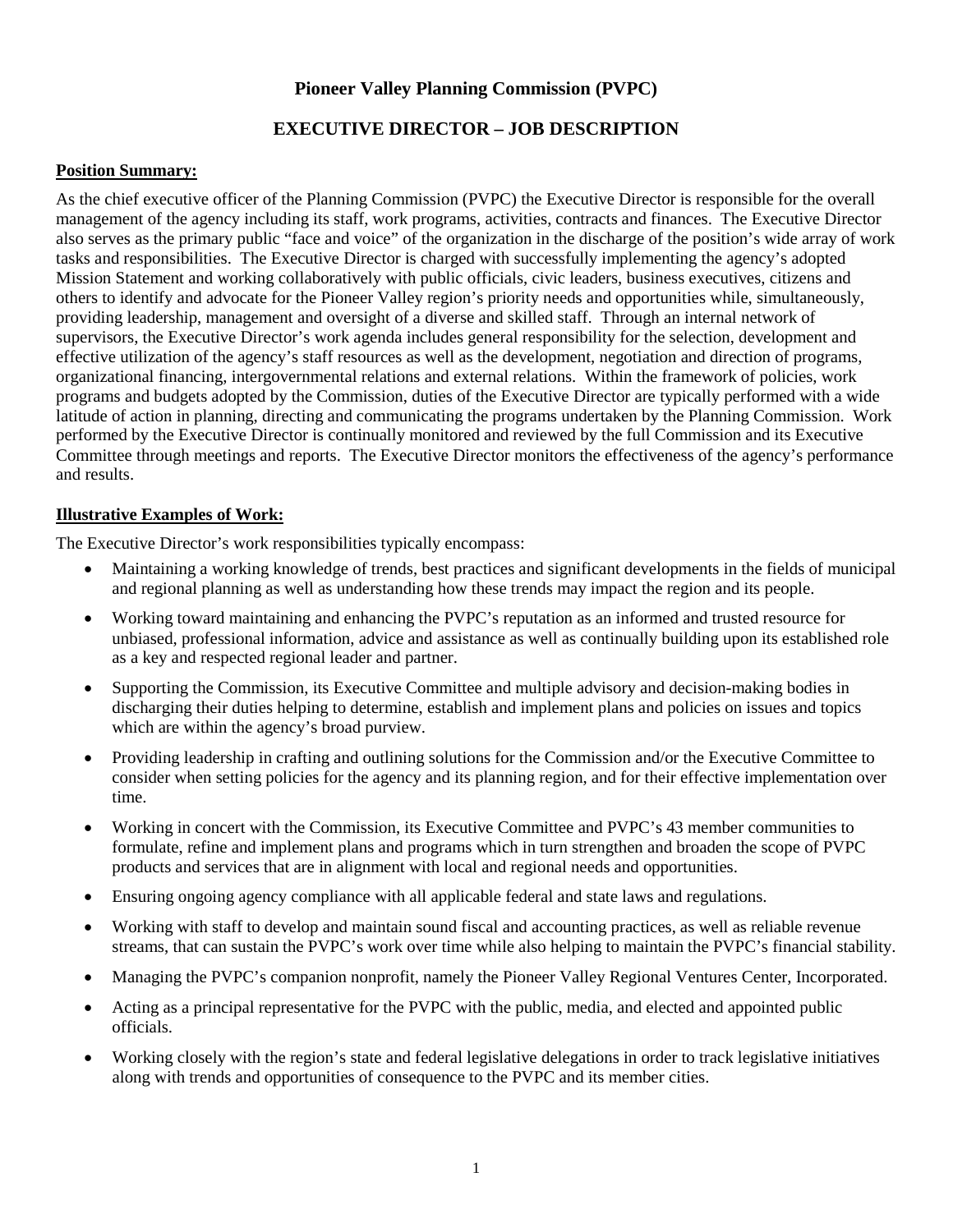- Advocating at all levels of government for the adopted policies, plans and policy positions of the PVPC that respond to the needs and opportunities of the region and its member municipalities.
- Representing, as necessary and appropriate, the PVPC on local, regional and statewide committees and boards, as well as filling assigned gubernatorial appointment(s).
- Providing leadership, direction and overall management of a diverse and talented professional staff that is engaged in pursuing the PVPC's overarching mission while effectively implementing its plans, policies and programs.
- Offering leadership and thoughtful guidance to the agency's staff which encompasses: the development of personnel policies and procedures; continual monitoring of the Commission's work activities and products; managing the staff hiring and retention processes; providing staff opportunities for professional development and training; and striving to assure PVPC compliance with all applicable federal and state personnel laws and regulations.
- Leading a diverse and skilled professional planning and support staff which currently encompasses approximately 50 people.
- Striving to continually maintain an open and positive work environment which enables the PVPC to attract, maintain and motivate a top quality and dedicated staff.
- Spearheading efforts to build an agency that's fully committed to being open, transparent, inclusive and respectful in all of its deliberations, decisions and ethical operations and conduct.

## **Qualifications:**

- A) Education, Training and Experience Requirements Include:
	- Fifteen or more years of directly relevant work experience preferred with demonstrated increasing supervisory and management experience required.
	- Relevant Bachelor's degree required while a Master's degree in planning or public administration is strongly preferred.
	- Work experience with a regional agency or organization similar to the PVPC is highly desirable.
	- Demonstrated success in writing, securing and managing complicated grant awards is highly desirable.
	- Exceptional oral and written skills are required.
	- Strong understanding of public finance and accounting principles are required as are measures of agency performance and public accountability.
	- Commitment to live within the Pioneer Valley, or broader western Massachusetts area, within 15 months of employment.
	- Leadership and interpersonal skills.
- B) Core Knowledge Requirements Include:
	- Land use; transportation; economic development; housing; environmental protection; climate change adaption/mitigation; shared municipal and regional services; community development; and data/GIS services, among others.
	- Principles and practice of public finance, budget development/management and accounting.
	- Personnel management policies, practices and applicable federal and state regulations.
	- Laws, legislative initiatives and regulations that are relevant to the PVPC's work and which affect municipal and regional governance and decision making including demonstrated expertise in municipal and/or regional agency structure and operations.
	- Working knowledge of relevant office software and technologies.
	- Extensive knowledge of the principles and practices applied in regional planning and governance.